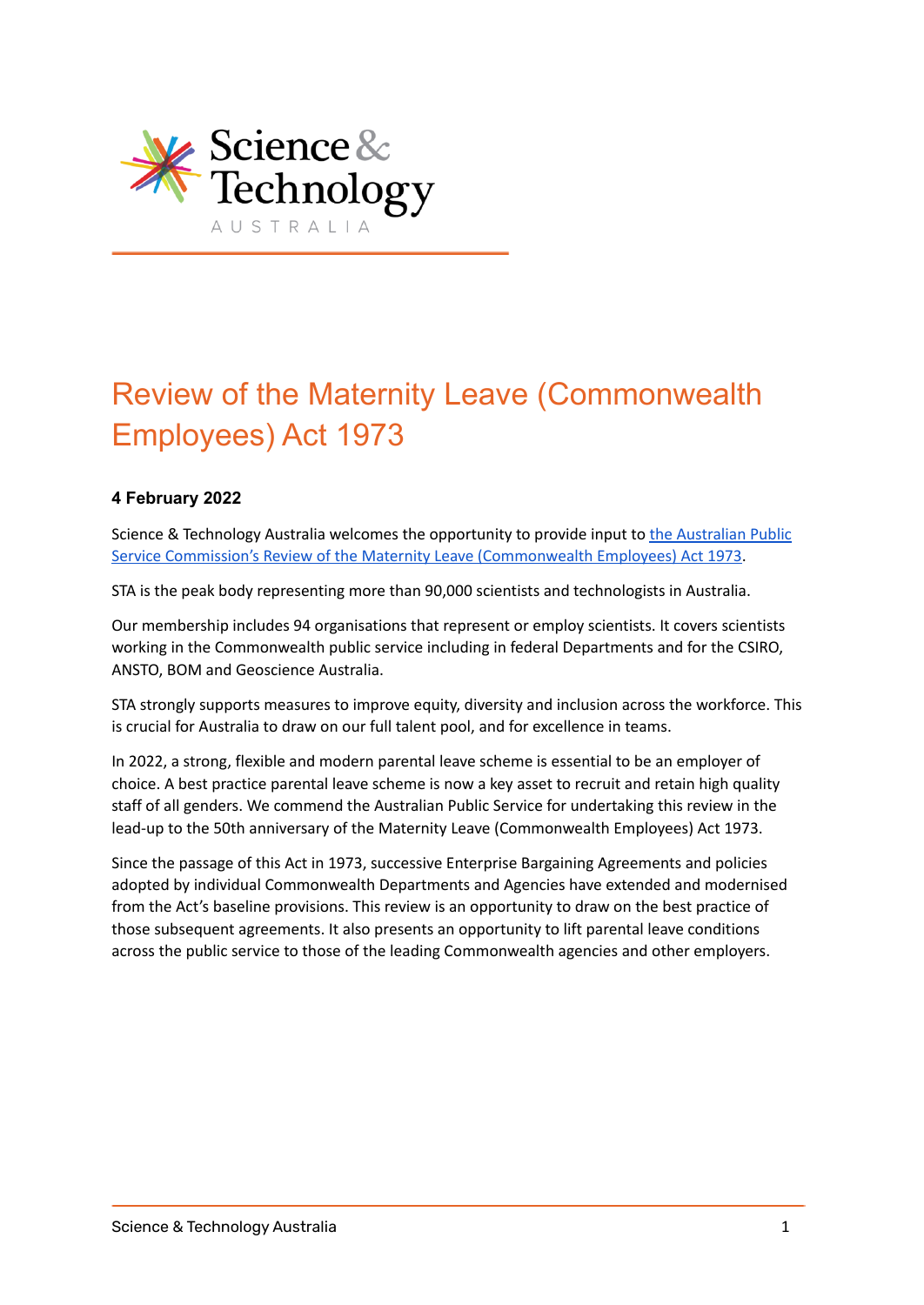## **Response to Terms of Reference**

#### **Reducing administrative burden**

- **1. How to draft terms in plain, modern language.**
- **2. How to reduce unnecessary prescription, process and complexity.**

While groundbreaking in its time, when the Act was drafted prior to its passage in 1973, it was a product of the language and assumptions of the era. This review is a timely opportunity to modernise the language and reflect today's broad diversity of families and parenting situations, including same-sex parents, adoptive parents and carers.

We commend the Fair Work Commission's Best Practice Guide to [Parental](https://www.fairwork.gov.au/tools-and-resources/best-practice-guides/parental-leave) Leave entitlements as a useful starting point on more modern terminology and practice. The Australian Human Resources Institute also offers practical guidance on more inclusive [contemporary](https://www.hrmonline.com.au/parental-leave/six-features-of-a-progressive-parental-leave-policy/) terms and provisions.

In particular, we recommend the review consider the following changes:

- modernise references to 'maternity leave' to 'parental leave';
- update references to 'confinement' (used to describe the period immediately before and after a parent has given birth) to an employee being 'on parental leave';
- modernise references to employees being 'absent from duty' to 'being on parental leave'; and
- broaden references from the 'birth of a child' or 'childbirth' to include becoming an adoptive parent or a legal guardian/carer.

We commend a desire to reduce unnecessary prescription, process and complexity in the legislation. Given the evolution in overarching employment law for all Australian workers over the past decade in particular, the commission could consider referencing the general provisions as a baseline, on which the Commonwealth public service parental leave provisions build. This should be approached mindful that individual policies and the Enterprise Bargaining Agreements of Departments and Agencies may also build further on the universally-applicable legislation.

The prescriptiveness of the current Act should be rethought to strengthen flexibility. The provisions requiring a pregnant employee to start parental leave six weeks before the due date of a child's birth, for instance, should be made more flexible. In 2022, many women continue to elect to work until much closer to the expected due date of a child's birth, informed by medical advice.

#### **Provision of appropriate support to new parents**

- **3. Whether current entitlements are consistent with Government Policy.**
- **4. How current entitlements compare to those offered by private sector employers, state and territory public services.**
- **5. Whether to take a holistic approach in providing other parental leave entitlements and arrangements, such as:**
	- **a. provisions for parents other than birth mothers – such as adoptive parents, long-term foster parents, supporting partners and other permanent carers**
	- **b. consideration of enterprise agreement terms which impact on people on parental leave, or preparing to go on parental leave, including arrangements for salary increments and availability of leave for obstetric appointments, and**
	- **c. payment of superannuation during maternity or parental leave.**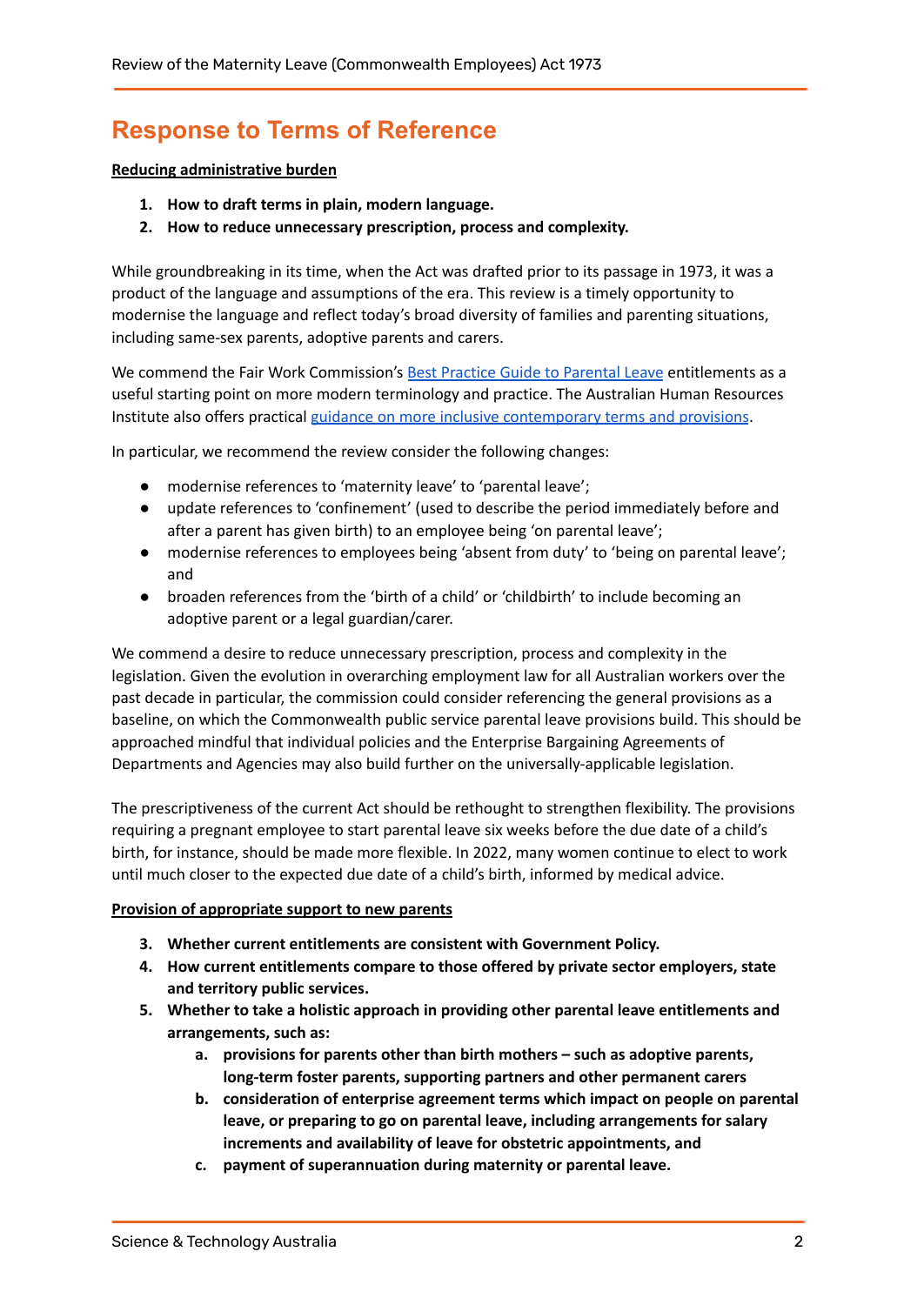Government policy on parental leave has evolved significantly since the Act was passed in 1973. The most recent changes to provisions for Australian Public Service employees were [made](https://www.apsc.gov.au/circulars-and-advices/circular-20208-changes-parental-leave-pay-improve-flexibility) in July 2020, ushering in more flexibility and wider options in taking entitlements to parental leave pay. Today, all Australian workers are covered by minimum standards and entitlements under the provisions of the Paid [Parental](https://www.legislation.gov.au/Details/C2010A00104) Leave Act 2010 and the Paid Parental Leave [Amendment](https://www.aph.gov.au/Parliamentary_Business/Bills_Legislation/bd/bd1920a/20bd095) (Flexibility Provisions) Act [2020](https://www.aph.gov.au/Parliamentary_Business/Bills_Legislation/bd/bd1920a/20bd095). The entitlements and flexibility outlined in these more recent Acts (the most recent expressions of Government Policy) is significantly more modern than the Maternity Leave Act 1973. Above the baseline, additional entitlements have been negotiated in Enterprise Bargaining Agreements and policies. The Department of Prime Minister & Cabinet notes it offers 14 [weeks](https://www.pmc.gov.au/pmc/careers/what-we-offer) of paid [parental](https://www.pmc.gov.au/pmc/careers/what-we-offer) leave for primary carers, and an APS-leading 7 weeks of paid supporting partner leave.

Many Australian State Governments now offer 14 weeks paid [parental](https://www.psc.nsw.gov.au/culture-and-inclusion/diversity-and-inclusion/gender-equity/paid-parental-leave) leave to state public servants, and flexibility to take the leave within the first 12 months of a child's birth, adoption or arrival into care. In the private sector, Deloitte Australia offers 18 [weeks](https://parentsandcarersatwork.com/wp-content/uploads/2019/08/Case-study_Deloitte_2019.pdf) paid leave to all new parents, [regardless](https://parentsandcarersatwork.com/wp-content/uploads/2019/08/Case-study_Deloitte_2019.pdf) of gender. From 2017, Deloitte gave their employees the opportunity to take paid parental leave flexibly. An employee could work three days per week and take two days of parental leave for an agreed period or until their entitlement was fully used. Employees can choose to take their paid parental leave flexibly over three years.

It may be timely for this review to consider the benefits of offering return-to-work incentives linked to parental leave. Some *[university](https://www.rmit.edu.au/content/dam/rmit/rmit-images/staff-site/my-employment/documents/enterprise-agreements/RMIT-University-Enterprise-Agreement-2018.pdf) EBAs<sup>1</sup>* include a return-to-work bonus to bring people back into their careers after a period of parental leave. The bonus can be used towards childcare, taken as a lump-sum payment, or used to extend parental leave into a part-time option by a few months. If a key objective of parental leave is to support and retain a highly-skilled workforce, such incentives to return to the workplace can play a powerful role.

Science & Technology Australia supports taking a holistic approach to parental leave provisions to better reflect the diversity of modern families. This is important given the many types of family structures and circumstances in which people parent. Supporting partners, adoptive and foster parents and legal guardians and carers should be covered by parental leave entitlements. A compassionate and flexible approach is especially imperative in pregnancy loss and babies with specific neonatal needs.

As part of this review, STA recommends the APSC survey parental leave provisions and policies in Department and Agency EBAs to assess variations and gaps and publish the findings. This would assist to ensure all Commonwealth employees have access to comparable parental leave provisions. Consideration should be given to a public service wide benchmark of 14 weeks of paid leave. Many private sector organisations offer more than 12 weeks, and several universities in Australia provide up to 26 weeks of paid parental leave for primary carers. OECD research indicates that on average, primary carers are entitled to just over 18 weeks of paid parental leave across the OECD countries.<sup>2</sup>

STA supports paying superannuation contributions on parental leave. The Australian real estate agency Dexus adopted this policy in 2017, spurred by stark differentials in women's [superannuation](https://parentsandcarersatwork.com/wp-content/uploads/2018/09/Parents-At-Work-Case-Study-Dexus-2018.pdf) [accumulations](https://parentsandcarersatwork.com/wp-content/uploads/2018/09/Parents-At-Work-Case-Study-Dexus-2018.pdf) relative to its male employees.

<sup>&</sup>lt;sup>1</sup> RMIT University EBA 2018, page 23.

<sup>2</sup> https://www.oecd.org/els/soc/PF2\_1\_Parental\_leave\_systems.pdf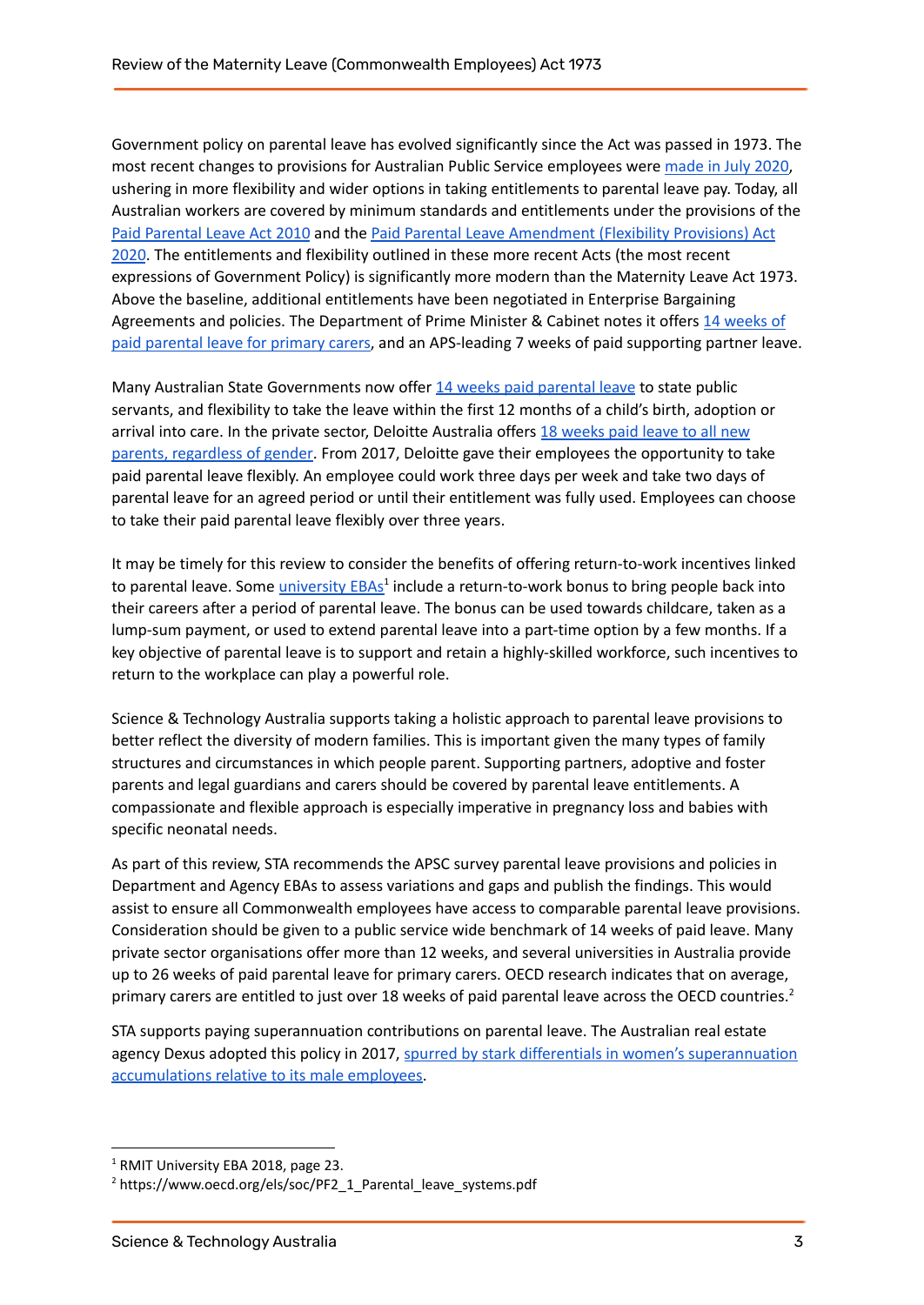#### **Promotion of gender equality and inclusion**

- **6. How to provide parents with more choice in dividing their caregiving roles.**
- **7. How to balance women's economic empowerment and choice with considerations around maternal and child health.**

As a beacon scheme for other employers, the Australian Public Service provisions can play a leadership role in encouraging greater equality both in the workplace and in caregiving for children. Despite some change in recent decades (albeit at a slow pace), men remain significantly less likely to take longer periods of paid parental leave, assume a primary carer role and work part-time. Many parental leave systems in other nations have grappled with this challenge, which undermines equality and lifetime earnings, and addressed it by offering equal amounts of non-transferable leave to both parents. In Finland, for example, its Government has [pledged:](https://valtioneuvosto.fi/en/-/1271139/perhevapaauudistus-tahtaa-perheiden-hyvinvointiin-ja-tasa-arvon-lisaamiseen) "Obsolete legislation will be [modernised] and its language will become gender-neutral and suitable for all families. For example, the reform would give up gender-tied daily allowances. Instead, both parents would receive an equal number of daily allowance days and equal flexibility in their use."

Careful consideration should be given to language used to draft the legislation, removing gendered language wherever possible. Using the term 'parental leave' rather than 'maternity leave' or 'paternity leave' is more inclusive and will help to shift cultural expectations about a more equal share of responsibility for caregiving for children.

#### **Providing flexibility**

- **8. How to facilitate flexible interaction of entitlements provided by the Maternity Leave (Commonwealth Employees) Act 1973 with agency industrial instruments, the National Employment Standards, the Paid Parental Leave scheme and other relevant legislation.**
- **9. How to provide agencies with greater discretion to apply entitlements in individual circumstances, including situations of miscarriage, stillbirth, premature birth and other circumstances of serious neonatal health concerns.**
- **10. How eligibility criteria for Commonwealth employee entitlements interact with part-time and casual work and periods of leave without pay.**
- **11. Whether steps could be taken to make using leave more flexible, including whether leave could be used to facilitate part-time work arrangements, or taken in broken periods over a longer period than 52 weeks.**

One way to facilitate flexible interaction of entitlements provided by this Act with other industrial instruments, the National Employment Standards and the Paid Parental Leave Scheme could be to have this Act reference the other instruments with a 'higher of the two' approach. This Act could potentially operate as a baseline set of provisions across the Australian public service. Where a higher entitlement is under another instrument such as an agency EBA, it could note the employee would be entitled to the higher of the two provisions.

The Act could include provision for a delegation of authority to agency decision makers to grant additional entitlements in compassionate circumstances, including miscarriage, stillbirth, premature birth and other circumstances of serious neonatal health concerns.

The Australian Human Resources Institute notes 103,000 Australian couples experience an [early](https://www.pinkelephants.org.au/page/118/fertility-in-the-workplace) [pregnancy](https://www.pinkelephants.org.au/page/118/fertility-in-the-workplace) loss each year. Support networks Pink [Elephants](https://www.pinkelephants.org.au/) and Stillbirth [Foundation](https://stillbirthfoundation.org.au/) Australia have resources to inform this aspect of parental leave legislation. AHRI further notes: "Last year [Commonwealth](https://www.commbank.com.au/articles/newsroom/2020/08/cba-increases-parental-leave-support.html#:~:text=CBA%20provides%20increased%20paid%20leave,experience%20stillbirth%20to%2012%20weeks.&text=Primary%20carers%20will%20have%20access,four%20weeks%20of%20paid%20leave.) Bank introduced leave for parents who experience a stillbirth. Primary carers can access 12 weeks of paid leave while secondary carers can access two weeks. Under the *Fair Work*